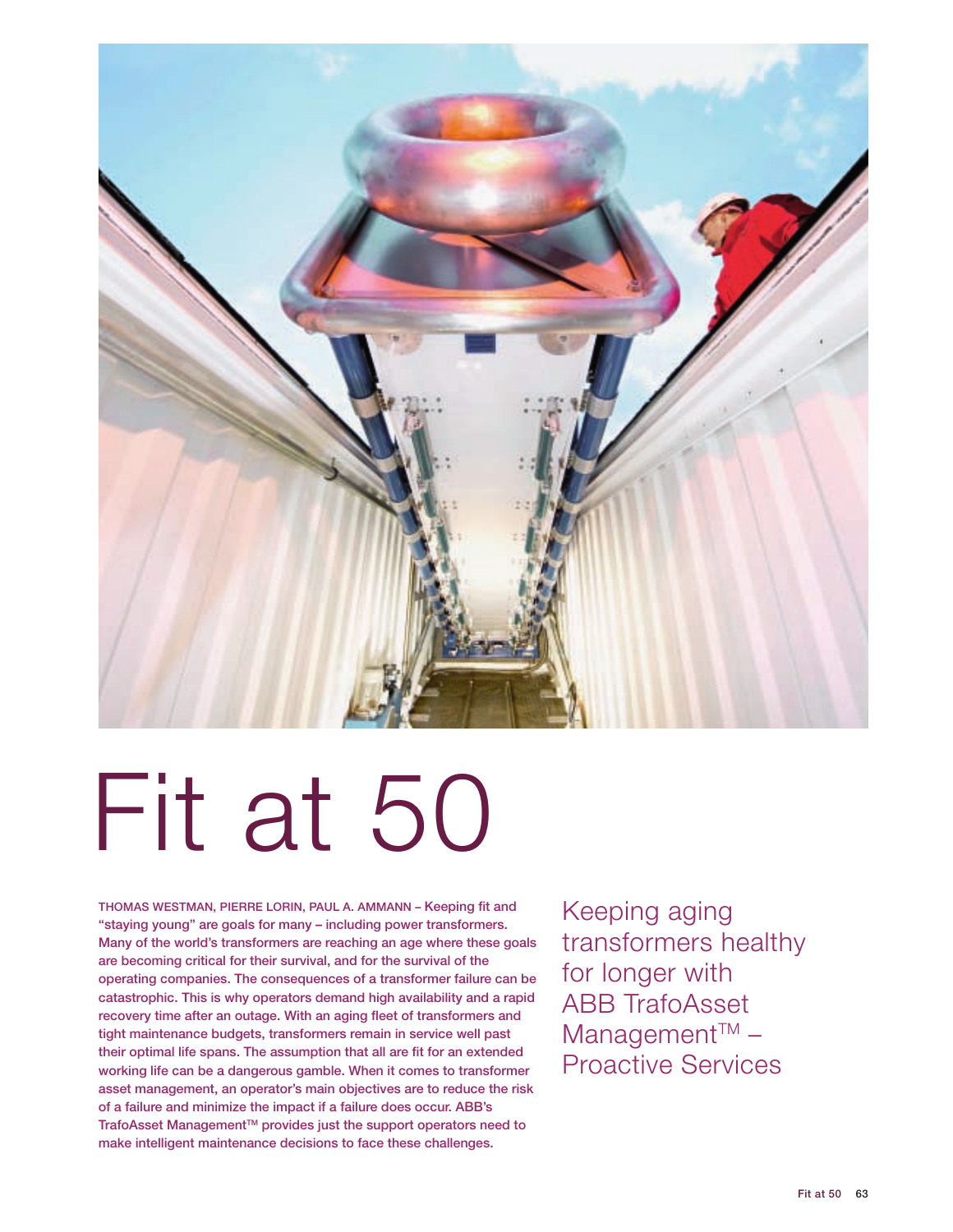1 A nearly catastrophic failure damaged a transformer



2 The transformer in (1) has been remanufactured to a fully functional state

**Follower transformers, which are often the most valuable asset in a substation or plant, are indispensable components of high-voltage equipment for power gen**often the most valuable asset in a substation or plant, are indispensable components of eration plants, transmission systems and large industrial plants. Unexpected failures cause major disturbances to operating systems, resulting in unscheduled outages and power delivery problems. Such failures can be the result of poor maintenance, poor operation, poor protection, undetected faults, or even severe lightning or short circuits  $\rightarrow$  1,2. Outages affect revenue, incur penalties and can cost a company its reputation and its customers.

The Institute of Nuclear Power Operations stated in 2002 that more than 70 events had been associated with large, main auxiliary or step-up power transformers (since 1996) [1]. Significant station impact occurred during several events and in addition over 30 reactor scrams (ie, emergency reactor shutdowns) as well as plant shutdowns and reductions in power delivery were associated with transformer events. The result: in many cases, lost production and expensive repairs.

The enormous costs of power transformer failures provide ample incentive for electric companies to ensure reliability and availability throughout the life cycle of these key assets. Transformers cost anywhere from \$2 million to \$4 million, and on the rare occasions they do fail, the financial impact can be even more significant – in extreme cases, they can leave a company facing financial ruin  $\rightarrow$  3. In addition, as most countries have strict laws in place that control and regulate power supply, non-delivery penalties can

be as high as 100 times the price of the energy itself.

# An aging fleet

Although transformers are regard-

ed as highly dependable equipment, the world's current transformer fleet is quite old. The average age for those in industrial plants is 30 years, and 40 years for those used by utilities. While aging transformers are generally not "ticking time bombs," their failure rates as well as their replacement and repair costs are steadily – albeit slowly – increasing.  $\rightarrow$  4 shows the development of the failure rate of transformers installed in industrial plants (dark



# 3 Cost estimates of an unplanned replacement of a typical generator step-up transformer

| Environmental cleanup                  | \$500,000                  |
|----------------------------------------|----------------------------|
| Lost revenue (\$500,000/day)           | \$10 million               |
| Installation labor and processing      | $$100,000 - $300,000$      |
| Additional modifications and site work | \$300,000                  |
| New transformer unit                   | $$2$ million - \$4 million |

Transformer failures can cost up to \$15 million, in addition to an operator's reputation. Source: Doble Life of a Transformer Seminar. Clearwater, FL, United States

> orange), generation plants (light orange) and transmission networks (gray). The risk development curves are steeper for industrial and power generation plants as the transformers in these installations tend to be used more intensively. While age alone does not increase the risk of unexpected failures, it generally is an indication of this risk. Risk of failure is heightened by other factors, including type of application and the tendency to load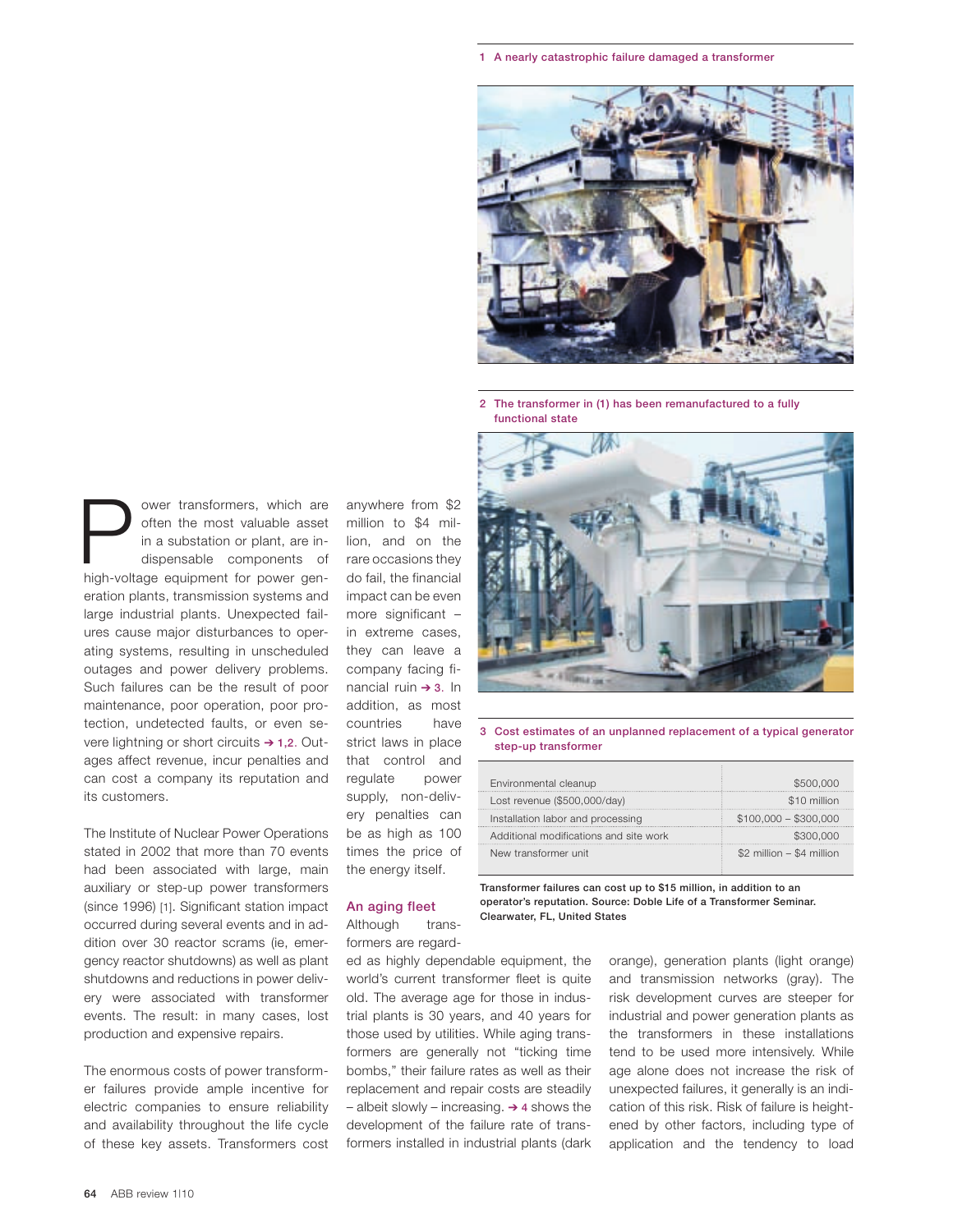4 Development of the transformer failure rate in three different applications





Early-life inspection

 $\overline{V}$ 

6 Overview of ABB TrafoAsset Management –

Regular asset services

5 Transformer investment then and now



5a The investment in new transformers peaked in the 1960s and 70s. Without optimized maintenance strategies and extended lifetimes, there will be another investment peak some 50 years later.

transformers to their maximum to meet the economic needs of the deregulated environment and competitive markets.

 $\rightarrow$  5 shows the investment peak in the 1960s and 70s for many companies in Europe and the United States. The cost burden when replacing aging equipment has forced many companies to keep transformers operating beyond their recommended life span in order to smooth the investment peak. This is only possible by optimizing the maintenance of the transformers and by implementing measures that extend their use.

At the same time, financial constraints demand an increased return on investment under reduced maintenance budgets and spending. The maintenance budgets are under increased pressure due to liberalization and deregulation,

which have created a more financebased focus. As a result, operators can no longer follow a simple time-based maintenance strategy that mitigates risks by doing everything, every year, for all transformers. Instead, they must implement a more sophisticated conditionbased maintenance strategy: doing more maintenance for high-risk transformers than for low-risk transformers.<sup>1</sup> This requires reliable information about the status of the transformers.

Management program can help smooth the potential investment peak.

# ABB TrafoAsset Management – Proactive Services

Operational managers require special tools to support their strategic and dayto-day decisions, which address the above challenges and result in the right maintenance actions at the right time. Here, a clear trend has emerged: Managers are moving from using time-based The world's current transformer fleet is quite old, and the cost of replacement has forced many companies to keep transformers operating beyond their recommended life span.

Midlife refurbishment

 $\overline{\mathcal{L}}$ 

End of life or remanufacturing

#### Footnote

<sup>1</sup> High risk means high probability of failing and/or high impact of a failure on business results.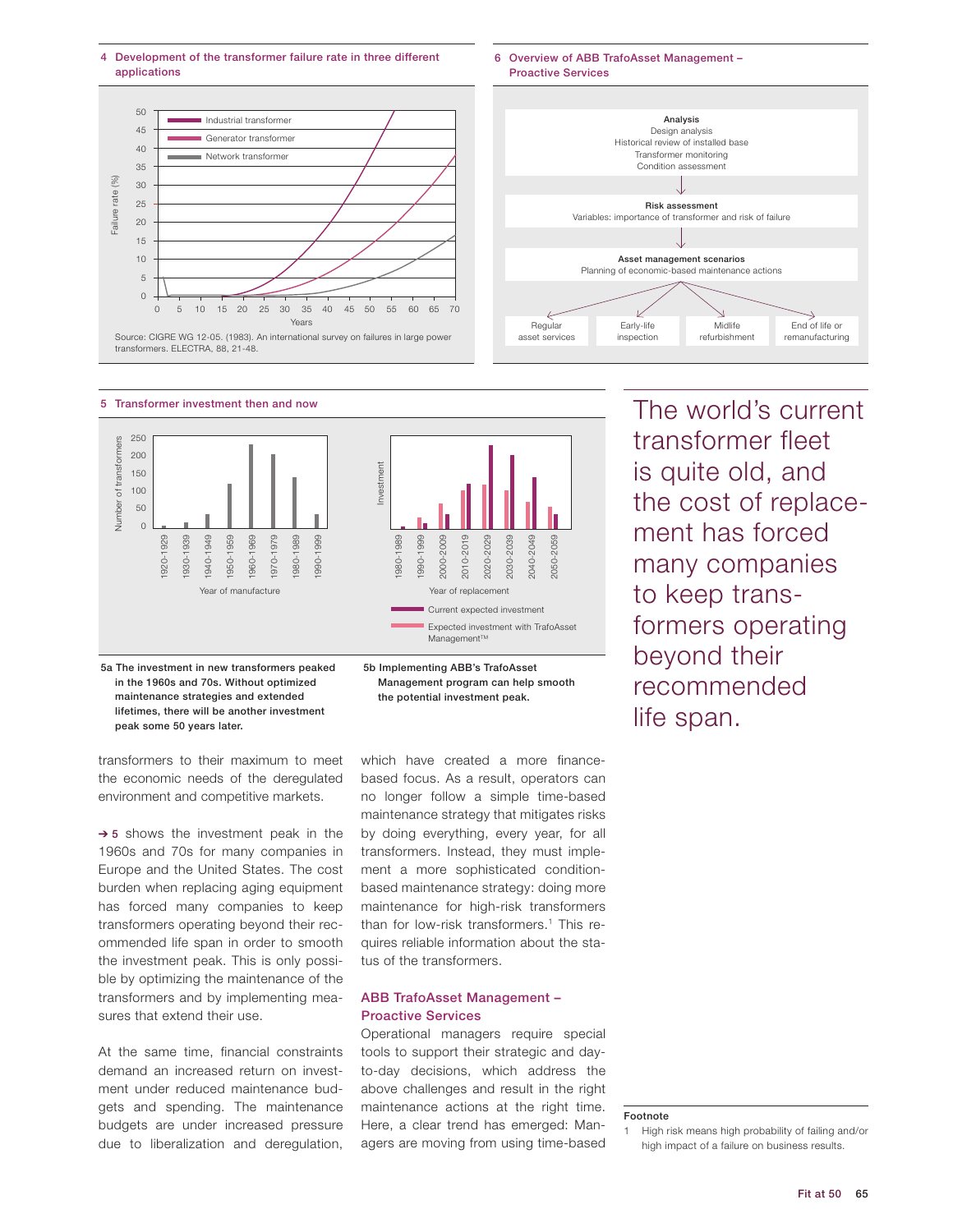maintenance to implementing conditionbased maintenance, where decisions are no longer driven by an average timeframe defined by past experience and observations, but instead take into account the actual condition of the equipment and the level of reliability required to fulfill its function. TrafoAsset Management supports this trend by focusing on three elements: analysis, risk assessment, and planning of maintenance actions based on asset management scenarios  $\rightarrow$  6.

#### Analysis

The design data, the information in the installed base system, the results of the condition assessment and the maintenance history provide ABB with a 360-degree view of a transformer fleet. This data plays a pivotal role for ABB in the assessment management process. Not only is it important for minimizing the risk of failure, but it also provides valuable information for initiating maintenance work should a problem occur – that means quick maintenance and short downtimes.

# Design analysis

ABB has access to original designs for more than 30 legacy brands and design knowledge of nearly 75 percent of the installed base of large power transformers in North America – including those from Westinghouse, GE, ASEA and BBC – and other predecessor technologies. All new ABB transformers are built using the same design concept, which incorporates standardized, service-proven components and modules, ensuring flexible, dependable and adaptable transformer designs.

#### Historical review

ABB's installed data system monitors a wide range of the company's products. A plethora of data on transformers is available and is continuously updated, eg, current owner details and history. The system provides an important basis for the proactive detection of problems. For example, an analysis revealed about 700 potential cooler problems in the installed base of transformers. The search focused on 10 to 600 MVA transformers that were over 20 years old and had oil- and watertype coolers. Many failed completely due to leakages in these cooling systems, and one such failure resulted in a three-month production shutdown and lost revenue for the operator. Using the information in the installed base system, operators were

#### 7 Structure of a transformer monitoring system



8 Transformer monitoring interface showing the status of important parts of the transformer



contacted proactively and the systems could then be checked regularly.

#### Transformer monitoring

Transformer monitoring is becoming an essential component of transformer management. It serves as an early warning system for any fault developing in the main tank and in the accessories, allowing an operator to evaluate the severity of the situation. Multiple transformers are connected to the operator's network and can be monitored from a local control room or from remote working stations  $\rightarrow$  7. Sensors measuring dissolved gases, moisture in oil, oil temperature, load current for each unit, and ambient

#### Footnotes

- 2 The risk of catastrophic failures can be reduced statistically from 0.07 percent to 0.03 percent through transformer monitoring [2].
- 3 First-level maintenance is the first line of problem management where information is gathered and symptoms analyzed to determine the underlying causes. Clear-cut problems are typically handled with first-level maintenance by personnel who have a general understanding of the products.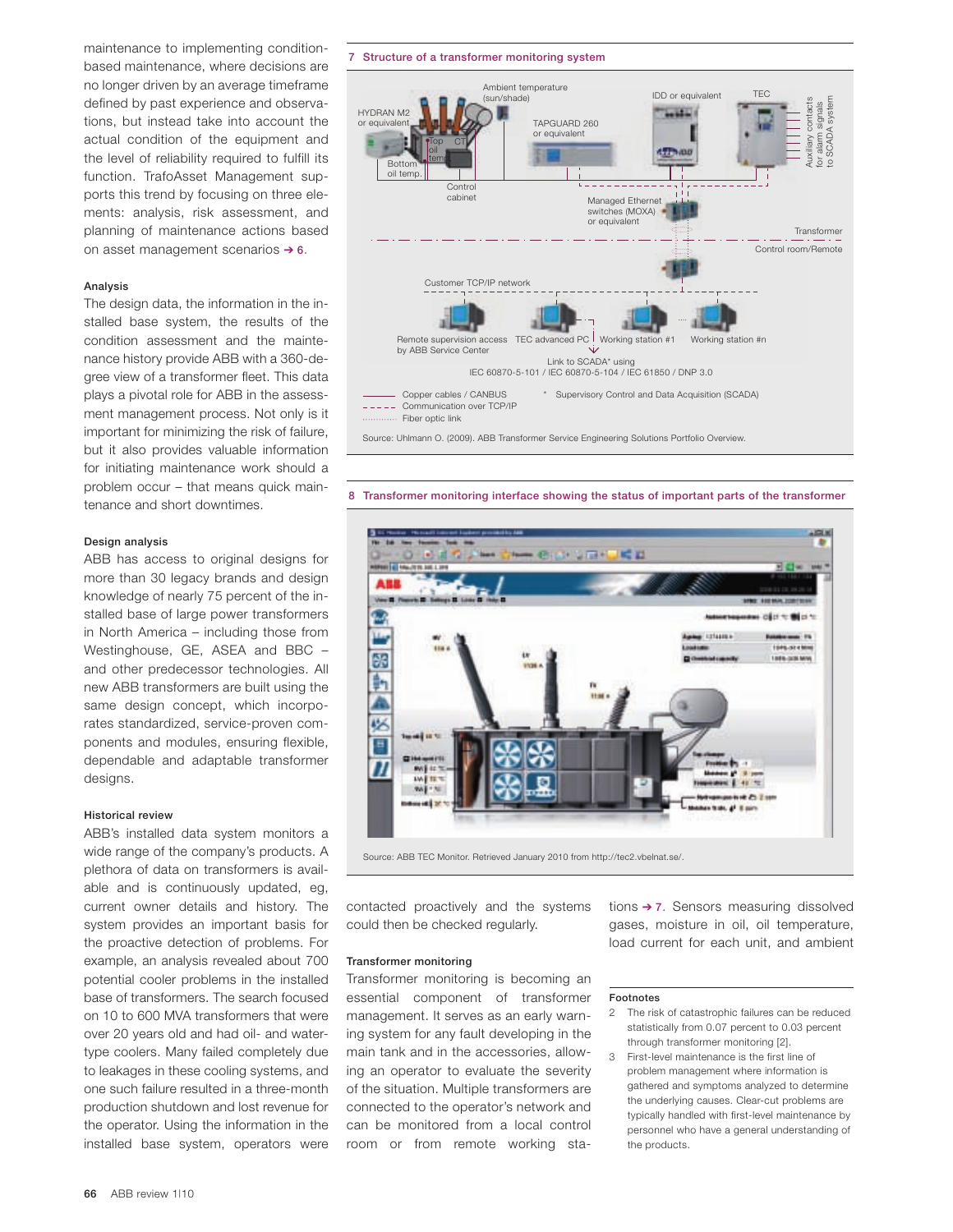

| Plant 1 - Results of condition assessment and action plan |                 |            |          |                        |                 |                                                                             |  |
|-----------------------------------------------------------|-----------------|------------|----------|------------------------|-----------------|-----------------------------------------------------------------------------|--|
|                                                           | Mechani-<br>cal | Flectrical | Thermal  | Accesso-<br>ries       | Overall<br>risk | Risk mitigation -<br>Actions                                                |  |
| TFO <sub>2</sub>                                          | Winding         | Arcina     | Heating  |                        | 95              | Visual inspection and repair<br>in factory / rewinding                      |  |
| TFO <sub>5</sub>                                          | Tank            |            |          | <b>OLTC</b><br>heating | 80              | Repair on-site and OLTC overhaul                                            |  |
| TFO <sub>1</sub>                                          |                 |            | Aged oil | <b>Bushing</b>         | 70              | Oil regeneration / filtration and advanced<br>diagnosis / change HV bushing |  |
| TFO <sub>6</sub>                                          |                 | Arcing     |          | Thermom-<br>eter       | 50              | Exchange top-oil thermometer /<br>online monitoring of DGA                  |  |
| TFO <sub>3</sub>                                          |                 |            |          | Silicagel              | 40              | Exchange silicagel                                                          |  |
| TFO <sub>7</sub>                                          |                 |            |          |                        | 25              | Standard maintenance actions<br>and controls                                |  |
| TFO <sub>8</sub>                                          |                 |            |          |                        | 15              | Standard maintenance actions and<br>controls / 10% overload capabilities    |  |
| TFO <sub>4</sub>                                          |                 |            |          |                        | 10              | Standard maintenance actions and<br>controls / 15% overload capabilities    |  |

9b Step 2: Transformer design and condition assessment (of a subset of high-risk transformers)

9a Step 1: Transformer fleet screening (of the whole transformer fleet) provides a risk assessment.



9c Step 3: Life assessment/profiling (of a few transformers that had unusual results in steps 1 and 2) uses in-depth analysis to show the status of the transformers. The circled area indicates the need for immediate action.

temperature send data to the system via analog signals. The interface provides exact status information by generating a model of the transformer and its working condition and then comparing the measured parameters with the simulated values  $\rightarrow$  8. Discrepancies are detected and potential malfunctions and normal wear in the transformer and its ancillaries are indicated. The monitoring system also tracks transformer alarms, recording an actual event as well as the sequence leading up to the alarm to assist operators in determining the root cause. The benefits of monitoring are substantial. A CIGRE study has shown that transformer monitoring can reduce the risk of catastrophic failures by 50 percent<sup>2</sup> [2]. Furthermore, it has been shown that early detection of problems can reduce repair costs by 75 percent and loss of revenue by 60 percent, and that annual cost savings equal to 2 percent of the price of a new transformer – ie, approximately \$40,000 to \$80,000 – can be achieved [3].

suggests concrete actions for each transformer.

The strength of ABB's Transformer Electronic Control, or TEC, monitoring system is that it receives all the relevant information from just a few multipurpose sensors. Other necessary parameters are calculated, adding only minimal complexity to the transformer. The end user is no longer forced to spend a lot of time sorting and interpreting data. In addition, the maintenance manager receives important information indicating the necessary actions for first-level maintenance.<sup>3</sup>

# Condition assessment

ABB is the pioneer in highly customized condition assessment offerings. Its MTMP (Mature Transformer Management Program) is a state-of-the-art minimally invasive condition assessment process used to evaluate the power transformers in a customer's fleet and to identify which units need to be replaced or refurbished and when.

This process is implemented in three steps  $\rightarrow$  9. It starts with a high-level fleet assessment based on easily accessible data, such as unit nameplate data, oil and dissolved-gas-in-oil data, load profile and history of the unit (transformer fleet screening)  $\rightarrow$  9a. Next, a subset of the transformers identified in step one is examined in more detail (transformer design and condition assessment)  $\rightarrow$  9b. Modern design rules and tools are used to evaluate the original design, and advanced diOperators can no longer follow a simple timebased maintenance strategy that mitigates risks by doing everything, every year, for all transformers.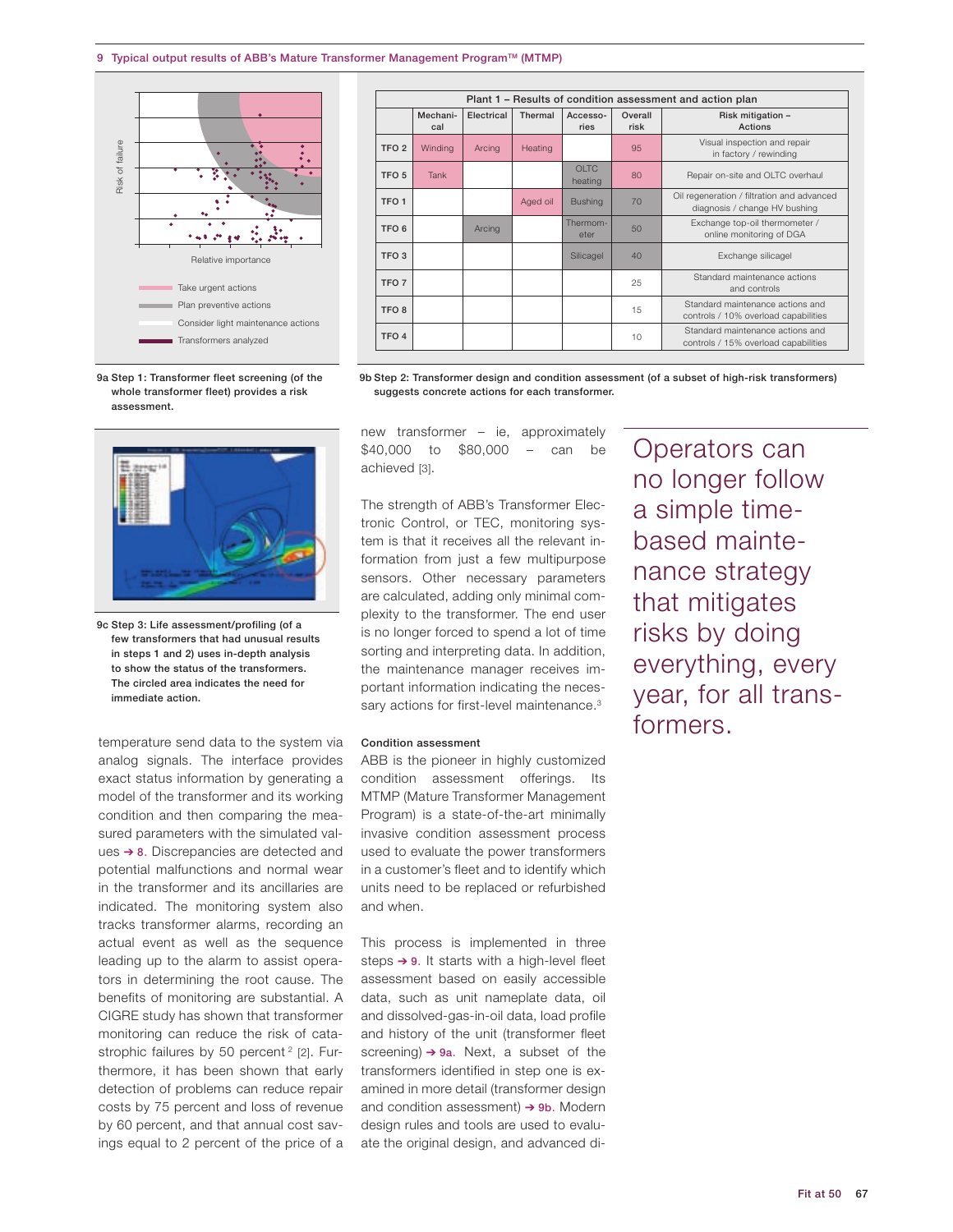agnostic tests are performed to assess each of the principal properties of the transformer in a structured way. These include mechanical status, thermal status (aging of the insulation), electrical status of the active part and the condition of the accessories, such as tap changers, bushings, overpressure valves, air-dryer system, pumps and relays. The number of

Early detection of problems can reduce repair costs by 75 percent and loss of revenue by 60 percent.

units identified for further analysis is typically limited to two or three out of a population of 100. At this stage (life assessment/profiling)  $\rightarrow$  9c, highly specialized experts analyze the units using simulation tools. Detailed data is then sent to the end users' operational managers, providing concrete information about whether a transformer can be overloaded, its nominal power or voltage rating increased or its lifetime extended [4].

#### Risk assessment

The risk assessment  $\rightarrow$  6 is based on two variables. The first, risk of failure, is estimated using the input from the analysis phase, ie, age or time in service, transformer's nameplate data (kV, MVA, etc.), application and loading practices, operational problems or issues, latest field-test data (eg, dissolved gas and oil analyses), availability of a spare transformer and spare parts. The second variable is the importance of a transformer in a network, indicating how much of the operator's system will be out of service if a particular transformer fails. By comparing these two variables, different levels of urgency for maintenance actions can be defined  $\rightarrow$  9a. The asset manager can then ensure that maintenance of highrisk transformers is prioritized.

# Asset management scenarios

The risks for a transformer operator include not only the inherent technical risks but also the economic consequences of a possible fault, eg, the cost of non-delivered energy. With this in mind, ABB

and a large operator co-developed an economical model that evaluates the lifecycle costs of a transformer fleet over a given period  $\rightarrow$  6. The model takes into account four categories of costs related to the cost of ownership over the lifetime: investment, maintenance, operational and consequential costs. Comparative investment scenarios and sensitivity studies can be run by varying the replacement year or maintenance of the unit. For each scenario, the process shows the associated net present value. An optimization routine can also be used to automatically minimize the life-cycle costs of the population. The process outputs a list presenting the optimum time to maintain or replace the individual transformers or transformer groups. The net present value of the whole population of transformers is determined by looking at the condition of each unit and the maintenance actions selected to improve their condition. The operational manager can then evaluate different maintenance scenarios and obtain a summary of the payback of planned maintenance actions. The novel aspect of the method is that not only are maintenance costs considered but economical benefits related to the impact of maintenance on reliability are considered as well [5].

# Maintenance packages

ABB provides personalized recommendations and support using available data and state-of-the-art tools and maintenance packages, as shown in  $\rightarrow$  6. These include regular asset services, early-life inspection, midlife refurbishment and remanufacturing. For many operators midlife refurbishment has become very important as their transformers are aging. Midlife refurbishment is an extensive overhaul of a transformer to extend the remaining life-

time and increase reliability, and is typically performed after half of the expected lifetime. It involves several maintenance steps, including advanced diagnostics to

check mechanical, thermal and electrical conditions. New or refurbished accessories such as on-load tap changers, bushings, pumps, temperature sensors, valves, gaskets and water coolers might be used. Refurbishment of the active part through, for example, cleaning, winding reclamping, connection retightening and installation of new parts, is often an aspect of a midlife refurbishment.

# The benefits

Not knowing the risk structure of its fleet, a company tends to overspend on the maintenance of its low-risk transformers and underspend on the highrisk transformer  $\rightarrow$  10. Overspending on low-risk transformers is a "high-risk activity," as approximately 30 to 50 percent of maintenance actions are unnecessary [6]. But needless maintenance work can be avoided by implementing regular fleet assessments. The use of preventive or predictive maintenance is improving the transformer economy, which has been challenged by the limited maintenance resources associated with utility deregulation. Focusing the personnel and capital resources to the prioritized needs – with the priority based on the condition assessment ranking – can provide improved reliability at a fraction of the cost of traditional time-based maintenance programs.

It is estimated that life extension of five to 15 years can be achieved with properly focused preventive maintenance programs. The economic advantage related to preventive maintenance work and corrective actions can also be expressed in terms of extended life of the transformer assets – this is achieved by eliminating failures that might have occurred due to the lack of timely critical maintenance.

# A proactive approach

ABB TrafoAsset Management provides operators with the information, expertise and maintenance tools they need to face the challenge of managing their transformer fleets. The result is im-

ABB's TrafoAsset Management focuses on analysis, risk assessment, and planning of maintenance actions.

> proved asset management and lower risk of unexpected failures. In addition, the comprehensive range of data collected, from design to condition assessment, helps reduce the impact of a failure by enabling the transformer to quickly return to normal operating con-